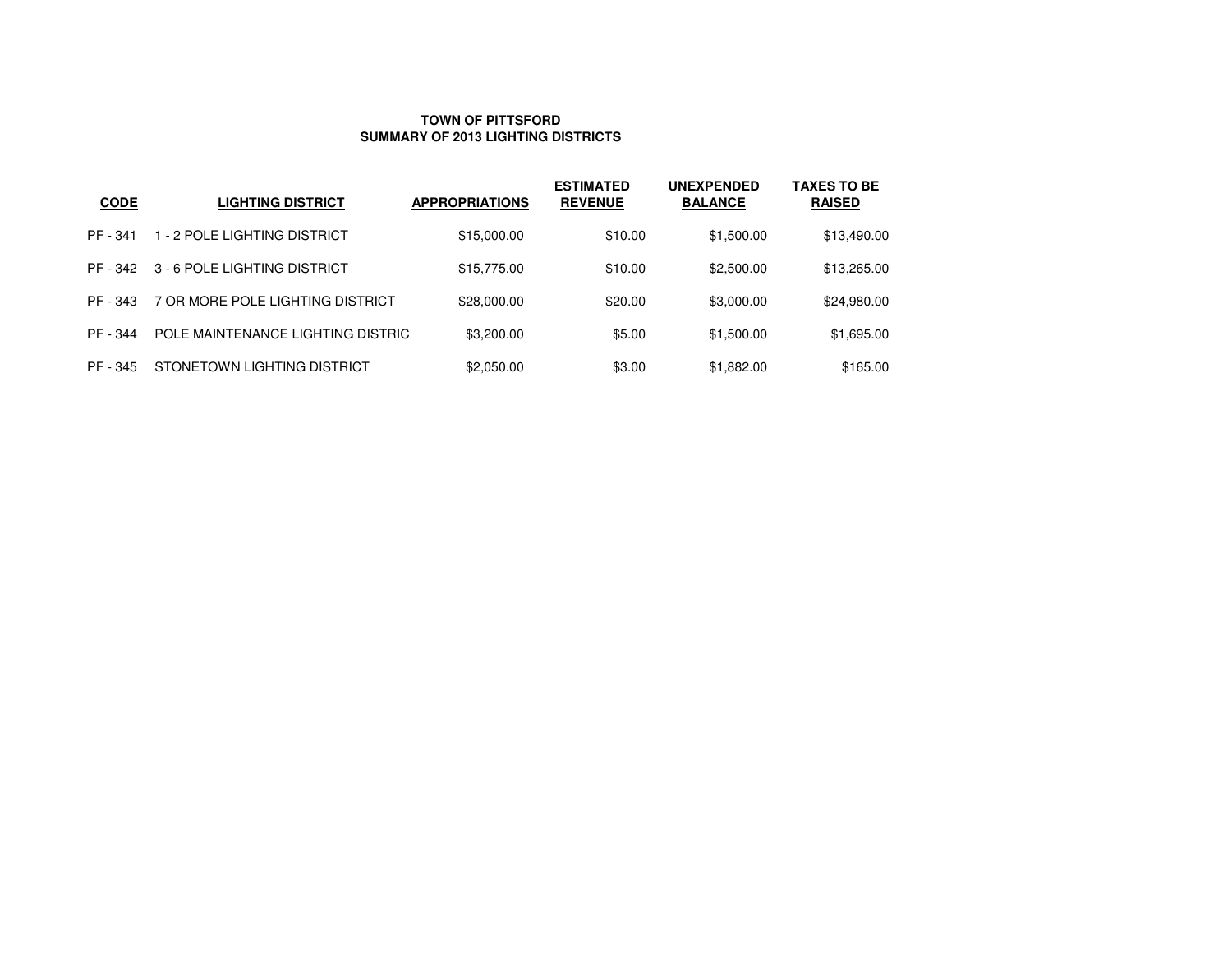# **TOWN OF PITTSFORD: 1 - 2 POLE LIGHTING DISTRICT**

|                                          | <b>ACTUAL 2010</b> | <b>ACTUAL 2011</b> | <b>BUDGET 2012</b> | <b>BUDGET 2013</b> |  |
|------------------------------------------|--------------------|--------------------|--------------------|--------------------|--|
| LIGHTING DISTRICT: Revenue               |                    |                    |                    |                    |  |
| 1001 Property Taxes                      | \$12,575.00        | \$12,735.00        | \$12,990.00        | \$0.00             |  |
| 2401 Interest                            | \$15.43            | \$13.98            | \$10.00            | \$10.00            |  |
| 2705 Gifts & Donantions                  | \$0.00             | \$0.00             | \$0.00             | \$0.00             |  |
| <b>TOTAL REVENUE</b>                     | \$12,590.43        | \$12,748.98        | \$13,000.00        | \$10.00            |  |
| 5999 APPROP FD BALANCE                   | \$0.00             | \$0.00             | \$2,000.00         | \$1,500.00         |  |
| <b>GRAND TOTAL REVENUE</b>               | \$12,590.43        | \$12,748.98        | \$15,000.00        | \$1,510.00         |  |
| <b>LIGHTING DISTRICT: Appropriations</b> |                    |                    |                    |                    |  |
| 5182.4111 MATERIALS                      | \$0.00             | \$0.00             | \$0.00             | \$0.00             |  |
| 5182.4202 GAS & ELECTRIC                 | \$13,647.97        | \$13,707.00        | \$15,000.00        | \$15,000.00        |  |
| <b>TOTAL APPROPRIATIONS</b>              | \$13.647.97        | \$13,707.00        | \$15,000.00        | \$15,000.00        |  |

| <b>SUMMARY OF 1 - 2 POLE LIGHTING DISTRICT</b> |                                 |                                     |                                     |                                               |
|------------------------------------------------|---------------------------------|-------------------------------------|-------------------------------------|-----------------------------------------------|
|                                                | <b>APPROPRIATION</b>            | <b>REVENUE</b>                      | <b>UNEXPENDED</b><br><b>BALANCE</b> | <b>AMOUNT TO BE</b><br><b>RAISED BY TAXES</b> |
|                                                | \$15,000.00                     | \$10.00                             | \$1,500.00                          | \$13,490.00                                   |
|                                                | <b>ASSESSED</b><br><b>UNITS</b> | <b>TAXES TO</b><br><b>BE RAISED</b> | <b>TAX</b><br><b>RATE</b>           |                                               |
| TOTAL 1 - 2 POLE LIGHTING DISTRICT             | .278                            | \$13,490.00                         | \$10,5556                           |                                               |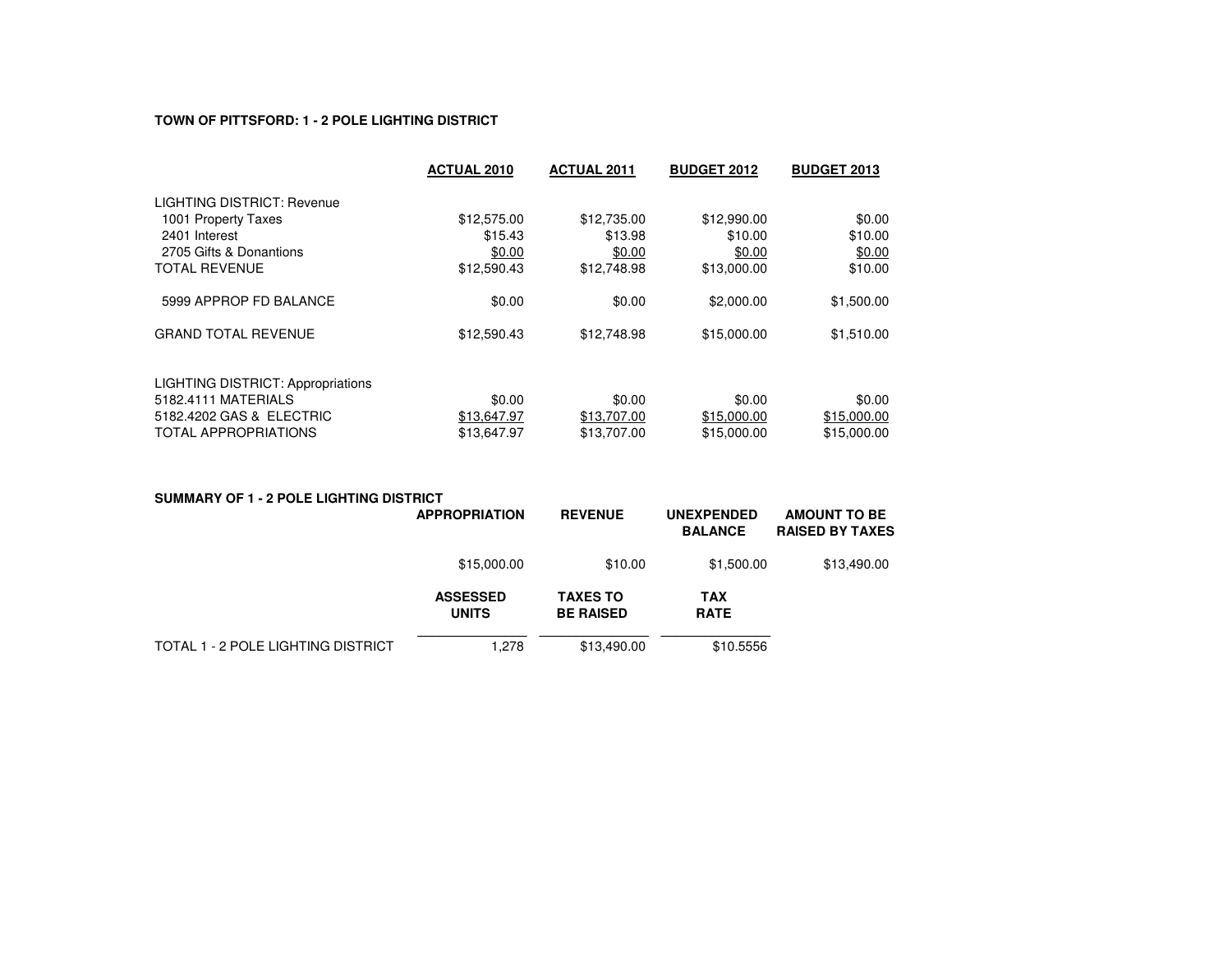## **TOWN OF PITTSFORD: 3 - 6 POLE LIGHTING DISTRICT**

|                                          | <b>ACTUAL 2010</b> | <b>ACTUAL 2011</b> | <b>BUDGET 2012</b> | <b>BUDGET 2013</b> |
|------------------------------------------|--------------------|--------------------|--------------------|--------------------|
| LIGHTING DISTRICT: Revenue               |                    |                    |                    |                    |
| 1001 Property Taxes                      | \$11,585.00        | \$12,364.00        | \$12,615.00        | \$0.00             |
| 2401 Interest                            | \$20.71            | \$18.08            | \$10.00            | \$10.00            |
| 2705 Gifts & Donantions                  | \$0.00             | \$0.00             | \$0.00             | \$0.00             |
| <b>TOTAL REVENUE</b>                     | \$11,605.71        | \$12,382.08        | \$12,625.00        | \$10.00            |
| 5999 APPROP FD BALANCE                   | \$0.00             | \$0.00             | \$3.150.00         | \$2,500.00         |
| <b>GRAND TOTAL REVENUE</b>               | \$11,605.71        | \$12,382.08        | \$15,775.00        | \$2,510.00         |
| <b>LIGHTING DISTRICT: Appropriations</b> |                    |                    |                    |                    |
| 5182.4111 MATERIALS                      | \$0.00             | \$0.00             | \$0.00             | \$0.00             |
| 5182.4202 GAS & ELECTRIC                 | \$14,335.39        | \$14,335.39        | \$15,775.00        | \$15,775.00        |
| <b>TOTAL APPROPRIATIONS</b>              | \$14,335.39        | \$14,335.39        | \$15,775.00        | \$15,775.00        |

| SUMMARY OF 3 - 6 POLE LIGHTING DISTRICT | <b>APPROPRIATION</b>            | <b>REVENUE</b>                      | <b>UNEXPENDED</b><br><b>BALANCE</b> | <b>AMOUNT TO BE</b><br><b>RAISED BY TAXES</b> |  |
|-----------------------------------------|---------------------------------|-------------------------------------|-------------------------------------|-----------------------------------------------|--|
|                                         | \$15,775.00                     | \$10.00                             | \$2,500.00                          | \$13,265.00                                   |  |
|                                         | <b>ASSESSED</b><br><b>UNITS</b> | <b>TAXES TO</b><br><b>BE RAISED</b> | <b>TAX</b><br><b>RATE</b>           |                                               |  |
| TOTAL 3 - 6 POLE LIGHTING DISTRICT      | 1,060.0                         | \$13,265.00                         | \$12,5142                           |                                               |  |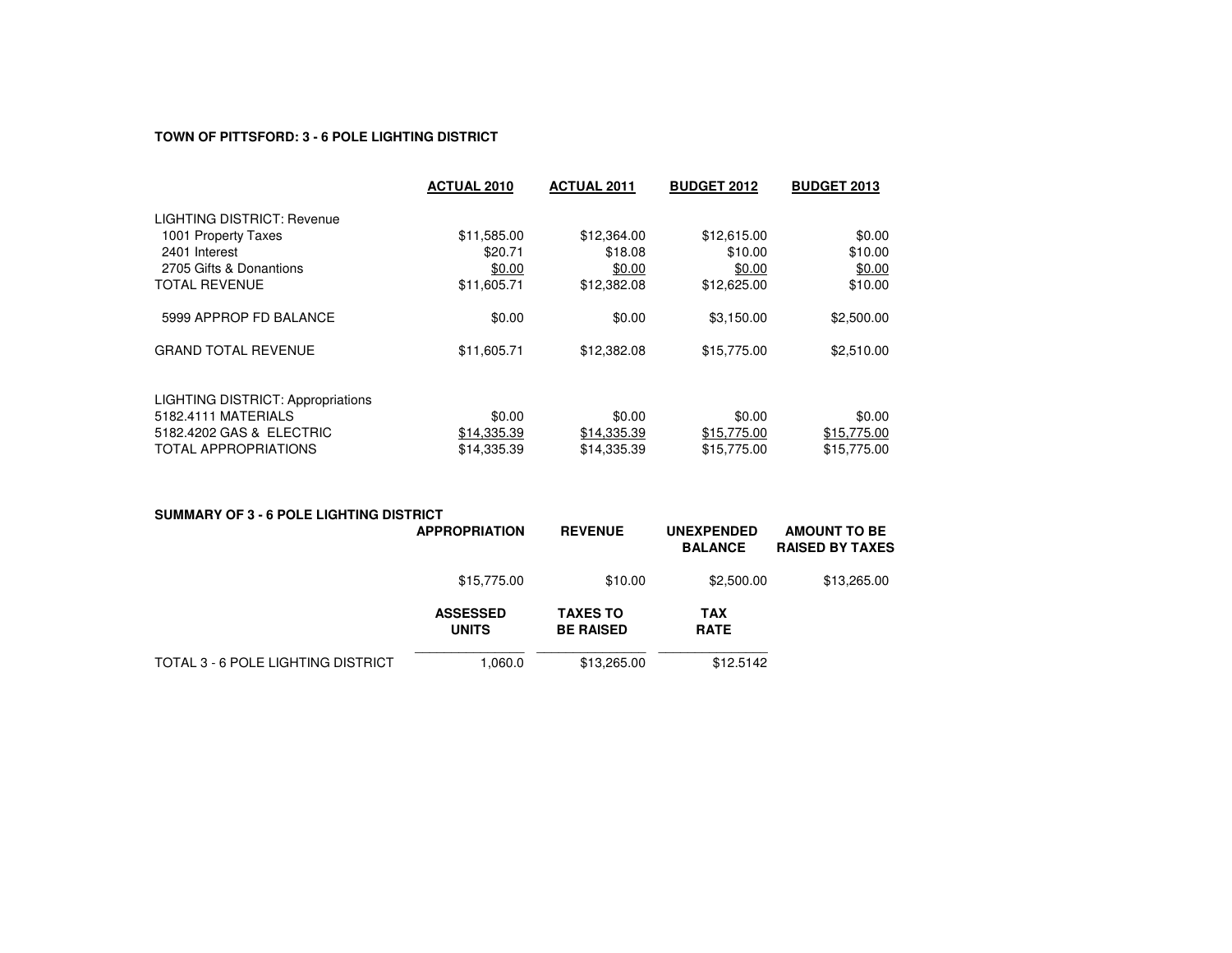## **TOWN OF PITTSFORD: 7 OR MORE POLE LIGHTING DISTRICT**

|                                          | <b>ACTUAL 2010</b> | <b>ACTUAL 2011</b> | <b>BUDGET 2012</b> | <b>BUDGET 2013</b> |
|------------------------------------------|--------------------|--------------------|--------------------|--------------------|
| LIGHTING DISTRICT: Revenue               |                    |                    |                    |                    |
| 1001 Property Taxes                      | \$23,750.00        | \$23,800.00        | \$24,480.00        | \$0.00             |
| 2401 Interest                            | \$29.30            | \$26.16            | \$20.00            | \$20.00            |
| 2705 Gifts & Donantions                  | \$0.00             | \$0.00             | \$0.00             | \$0.00             |
| <b>TOTAL REVENUE</b>                     | \$23,779.30        | \$23,826.16        | \$24,500.00        | \$20.00            |
| 5999 APPROP FD BALANCE                   | \$0.00             | \$0.00             | \$3,500.00         | \$3,000.00         |
| <b>GRAND TOTAL REVENUE</b>               | \$23,779.30        | \$23,826.16        | \$28,000.00        | \$3,020.00         |
| <b>LIGHTING DISTRICT: Appropriations</b> |                    |                    |                    |                    |
| 5182.4111 MATERIALS                      | \$0.00             | \$0.00             | \$0.00             | \$0.00             |
| 5182.4202 GAS & ELECTRIC                 | \$25,418.16        | \$26,066.23        | \$28,000.00        | \$28,000.00        |
| <b>TOTAL APPROPRIATIONS</b>              | \$25,418.16        | \$26,066.23        | \$28,000.00        | \$28,000.00        |

| SUMMARY OF 7 OR MORE POLE LIGHTING DISTRICT | <b>APPROPRIATION</b>            | <b>REVENUE</b>               | <b>UNEXPENDED</b><br><b>BALANCE</b> | <b>AMOUNT TO BE</b><br><b>RAISED BY TAXES</b> |  |
|---------------------------------------------|---------------------------------|------------------------------|-------------------------------------|-----------------------------------------------|--|
|                                             | \$28,000.00                     | \$20.00                      | \$3,000.00                          | \$24,980.00                                   |  |
|                                             | <b>ASSESSED</b><br><b>UNITS</b> | TAXES TO<br><b>BE RAISED</b> | <b>TAX</b><br><b>RATE</b>           |                                               |  |
| TOTAL 7 OR MORE POLE LIGHTING DIST          | 233.0                           | \$24,980.00                  | \$107.2103                          |                                               |  |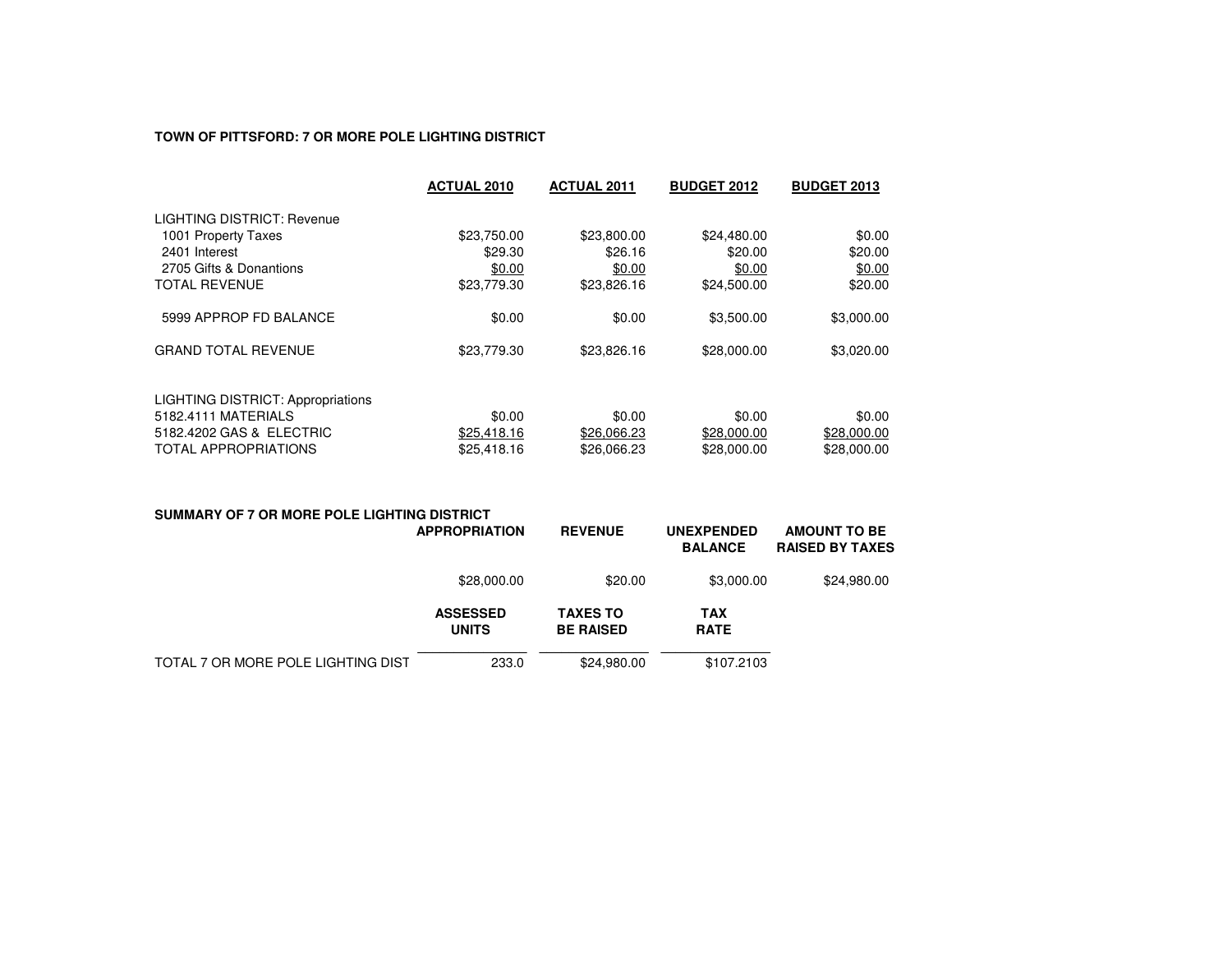## **TOWN OF PITTSFORD: POLE MAINTENANCE LIGHTING DISTRICT**

|                                          | <b>ACTUAL 2010</b> | <b>ACTUAL 2011</b> | <b>BUDGET 2012</b> | <b>BUDGET 2013</b> |
|------------------------------------------|--------------------|--------------------|--------------------|--------------------|
| LIGHTING DISTRICT: Revenue               |                    |                    |                    |                    |
| 1001 Property Taxes                      | \$1,850.00         | \$1,595.00         | \$1,695.00         | \$0.00             |
| 2401 Interest                            | \$8.89             | \$8.89             | \$5.00             | \$5.00             |
| 2770 Miscellaneous Revenue               | \$0.00             | \$0.00             | \$0.00             | \$0.00             |
| <b>TOTAL REVENUE</b>                     | \$1,858.89         | \$1,603.89         | \$1,700.00         | \$5.00             |
| 5999 APPROP FD BALANCE                   | \$0.00             | \$0.00             | \$1,500.00         | \$1,500.00         |
| <b>GRAND TOTAL REVENUE</b>               | \$1,858.89         | \$1,603.89         | \$3,200.00         | \$1,505.00         |
| <b>LIGHTING DISTRICT: Appropriations</b> |                    |                    |                    |                    |
| 5182.4111 MATERIALS                      | \$0.00             | \$1,500.00         | \$1,500.00         | \$1,500.00         |
| 5182.4202 GAS & ELECTRIC                 | \$1,365.54         | \$1,700.00         | \$1,600.00         | \$1,700.00         |
| <b>TOTAL APPROPRIATIONS</b>              | \$1,365.54         | \$3,200,00         | \$3.100.00         | \$3,200,00         |

| SUMMARY OF POLE MAINTENANCE LIGHTING DISTRICT | <b>APPROPRIATION</b>     |            | <b>REVENUE</b>                      |            | UNEXPENDED<br><b>BALANCE</b> |            | AMOUNT TO BE<br>RAISED BY TAXES |
|-----------------------------------------------|--------------------------|------------|-------------------------------------|------------|------------------------------|------------|---------------------------------|
|                                               |                          | \$3,200.00 |                                     | \$5.00     |                              | \$1,500.00 | \$1,695.00                      |
|                                               | ASSESSED<br><b>UNITS</b> |            | <b>TAXES TO</b><br><b>BE RAISED</b> |            | TAX<br><b>RATE</b>           |            |                                 |
| TOTAL POLE MAINTENANCE DISTRICT               |                          | 182.5      |                                     | \$1,695.00 |                              | \$9.2877   |                                 |